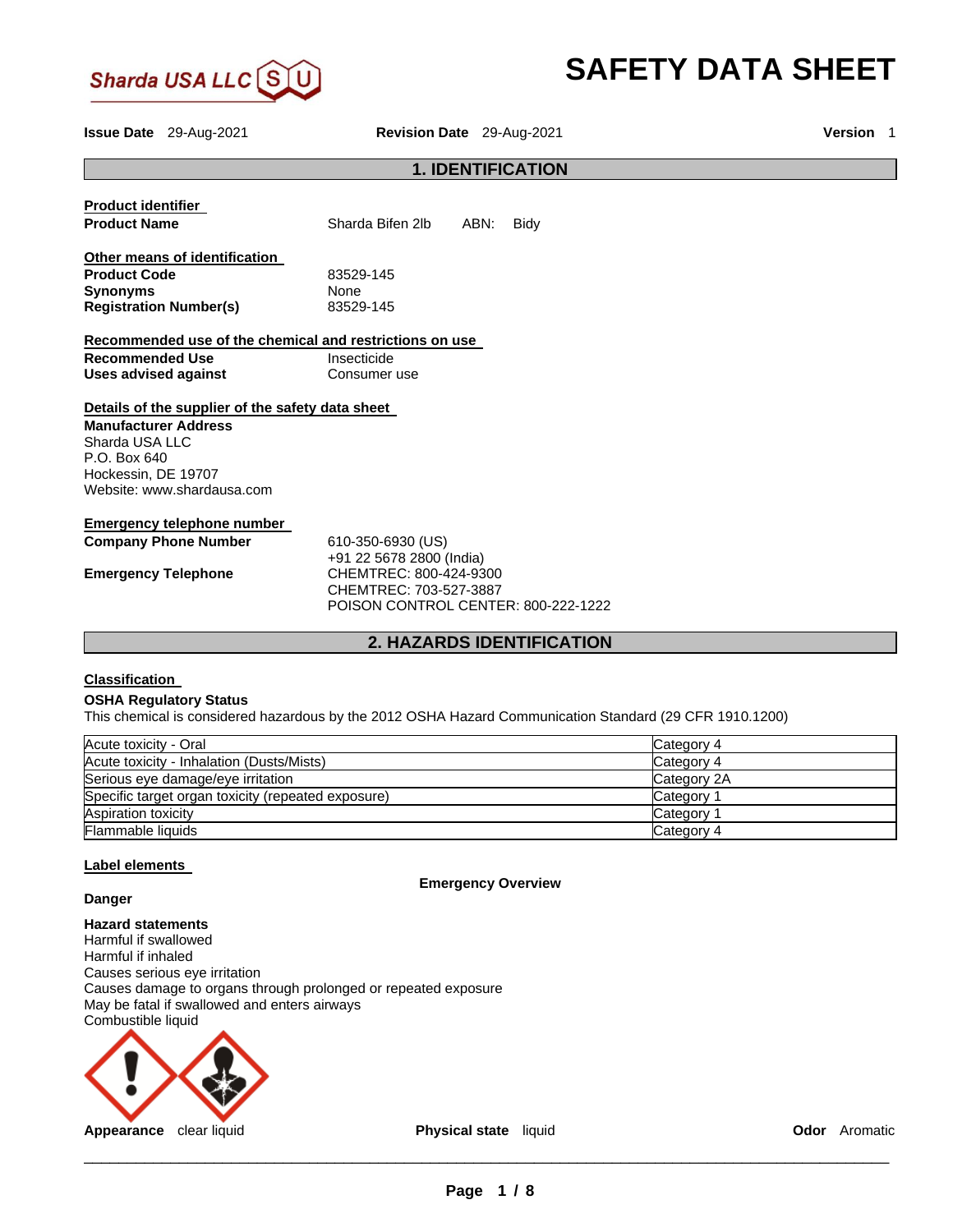## **Precautionary Statements - Prevention**

Wash face, hands and any exposed skin thoroughly after handling Do not eat, drink or smoke when using this product Use only outdoors or in a well-ventilated area Wear protective gloves/protective clothing/eye protection/face protection Do not breathe dust/fume/gas/mist/vapors/spray Keep away from heat/sparks/open flames/hot surfaces. - No smoking

## **Precautionary Statements - Response**

Get medical advice/attention if you feel unwell IF IN EYES: Rinse cautiously with water for several minutes. Remove contact lenses, if present and easy to do. Continue rinsing If eye irritation persists: Get medical advice/attention IF INHALED: Remove victim to fresh air and keep at rest in a position comfortable for breathing Call a POISON CENTER or doctor/physician if you feel unwell Rinse mouth IF SWALLOWED: Immediately call a POISON CENTER or doctor/physician Do NOT induce vomiting In case of fire: Use CO2, dry chemical, or foam for extinction

 $\Box$ 

## **Precautionary Statements - Storage**

Store locked up Store in a well-ventilated place. Keep cool

## **Precautionary Statements - Disposal**

Dispose of contents/container to an approved waste disposal plant

## **Hazards not otherwise classified (HNOC)**

Not applicable

## **Other Information**

May be harmful in contact with skin. Very toxic to aquatic life with long lasting effects. Very toxic to aquatic life.

#### **Unknown acute toxicity**

0% of the mixture consists of ingredient(s) of unknown toxicity

# **3. COMPOSITION/INFORMATION ON INGREDIENTS**

# **Substance**

Not applicable

## **Mixture**

| <b>Chemical Name</b>     | <b>CAS No</b> | Weight-%  |
|--------------------------|---------------|-----------|
| Other ingredients        | Proprietary   | 74.9      |
| - -<br><b>Bifenthrin</b> | 82657-04-3    | つに<br>∠ت. |

If CAS number is "proprietary", the specific chemical identity and percentage of composition has been withheld as a trade secret.

| Contains                     |  |
|------------------------------|--|
| Aromatic hydrocarbons        |  |
| <b>4. FIRST AID MEASURES</b> |  |

#### **Description of first aid measures**

| <b>General advice</b> | Call a poison control center or doctor for treatment advice. Have the product containers or<br>label with you when calling a poison control center or doctor, or going for treatment.                                                                            |
|-----------------------|------------------------------------------------------------------------------------------------------------------------------------------------------------------------------------------------------------------------------------------------------------------|
| Eye contact           | Rinse immediately with plenty of water, also under the eyelids, for at least 15 minutes.<br>Remove contact lenses, if present and easy to do. Continue rinsing. Call a poison control<br>center or doctor for treatment advice.                                  |
| <b>Skin contact</b>   | Wash off immediately with soap and plenty of water while removing all contaminated<br>clothes and shoes. Wash contaminated clothing before reuse. If skin irritation persists, call<br>a physician. Call a poison control center or doctor for treatment advice. |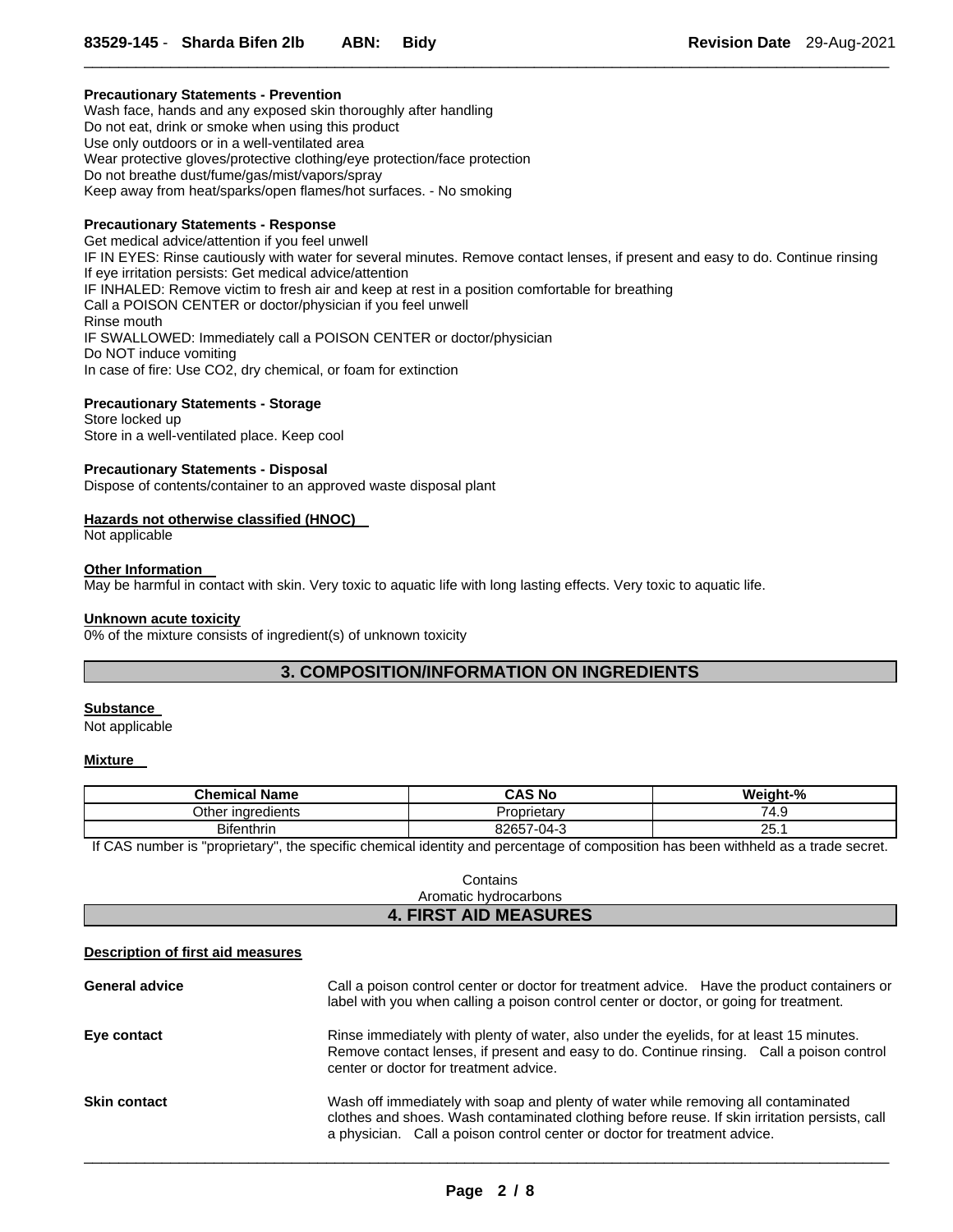| <b>Inhalation</b>                                           | Move victim to fresh air. If breathing is irregular or stopped, administer artificial respiration.<br>Call a physician or poison control center immediately. Call a poison control center or<br>doctor for treatment advice.                                                                                                                                                                                                                                                                                                                        |  |  |  |
|-------------------------------------------------------------|-----------------------------------------------------------------------------------------------------------------------------------------------------------------------------------------------------------------------------------------------------------------------------------------------------------------------------------------------------------------------------------------------------------------------------------------------------------------------------------------------------------------------------------------------------|--|--|--|
| Ingestion                                                   | Call a physician or poison control center immediately. Drink 1 or 2 glasses of water. Do not<br>induce vomiting without medical advice. Never give anything by mouth to an unconscious<br>person.                                                                                                                                                                                                                                                                                                                                                   |  |  |  |
| Self-protection of the first aider                          | Ensure that medical personnel are aware of the material(s) involved and take precautions<br>to protect themselves.                                                                                                                                                                                                                                                                                                                                                                                                                                  |  |  |  |
| Most important symptoms and effects, both acute and delayed |                                                                                                                                                                                                                                                                                                                                                                                                                                                                                                                                                     |  |  |  |
| <b>Symptoms</b>                                             | May cause redness and tearing of the eyes.                                                                                                                                                                                                                                                                                                                                                                                                                                                                                                          |  |  |  |
|                                                             | Indication of any immediate medical attention and special treatment needed                                                                                                                                                                                                                                                                                                                                                                                                                                                                          |  |  |  |
| Note to physicians                                          | This product is a pyrethroid. This product also contains aromatic hydrocarbons. Because of<br>the risk of hydrocarbon pneumonitis if even tiny amounts are aspirated into the lung during<br>emesis, consideration should be given to gastric lavage with endotracheal tube in place.<br>Treatment is symptomatic and supportive. Animal and vegetable fats, milk, cream, and<br>alcohol may increase absorption and should not be administered. Contains petroleum<br>distillates. Vomiting may cause aspiration pneumonia. Treat symptomatically. |  |  |  |

# **5. FIRE-FIGHTING MEASURES**

#### **Suitable extinguishing media**

Dry chemical, CO2, water spray or regular foam. Move containers from fire area if you can do it without risk. Dike fire-control water for later disposal. Water spray, fog or regular foam.

**Unsuitable extinguishing media** None.

# **Specific hazards arising from the chemical**

Thermal decomposition can lead to release of irritating and toxic gases and vapors.

**Hazardous combustion products** Carbon oxides. Hydrogen chloride.

**Explosion data Sensitivity to Mechanical Impact** None. **Sensitivity to Static Discharge** None.

# **Protective equipment and precautions for firefighters**

As in any fire, wear self-contained breathing apparatus pressure-demand, MSHA/NIOSH (approved or equivalent) and full protective gear. Cool containers / tanks with water spray.

# **6. ACCIDENTAL RELEASE MEASURES**

#### **Personal precautions, protective equipment and emergency procedures**

| <b>Personal precautions</b>                          | Evacuate personnel to safe areas. Ensure adequate ventilation, especially in confined<br>areas. Use personal protective equipment as required. Keep people away from and upwind<br>of spill/leak. |  |
|------------------------------------------------------|---------------------------------------------------------------------------------------------------------------------------------------------------------------------------------------------------|--|
| For emergency responders                             | Use personal protection recommended in Section 8. Ventilate the area.                                                                                                                             |  |
| <b>Environmental precautions</b>                     |                                                                                                                                                                                                   |  |
| <b>Environmental precautions</b>                     | Prevent entry into waterways, sewers, basements or confined areas.                                                                                                                                |  |
| Methods and material for containment and cleaning up |                                                                                                                                                                                                   |  |
| <b>Methods for containment</b>                       | Prevent further leakage or spillage if safe to do so.                                                                                                                                             |  |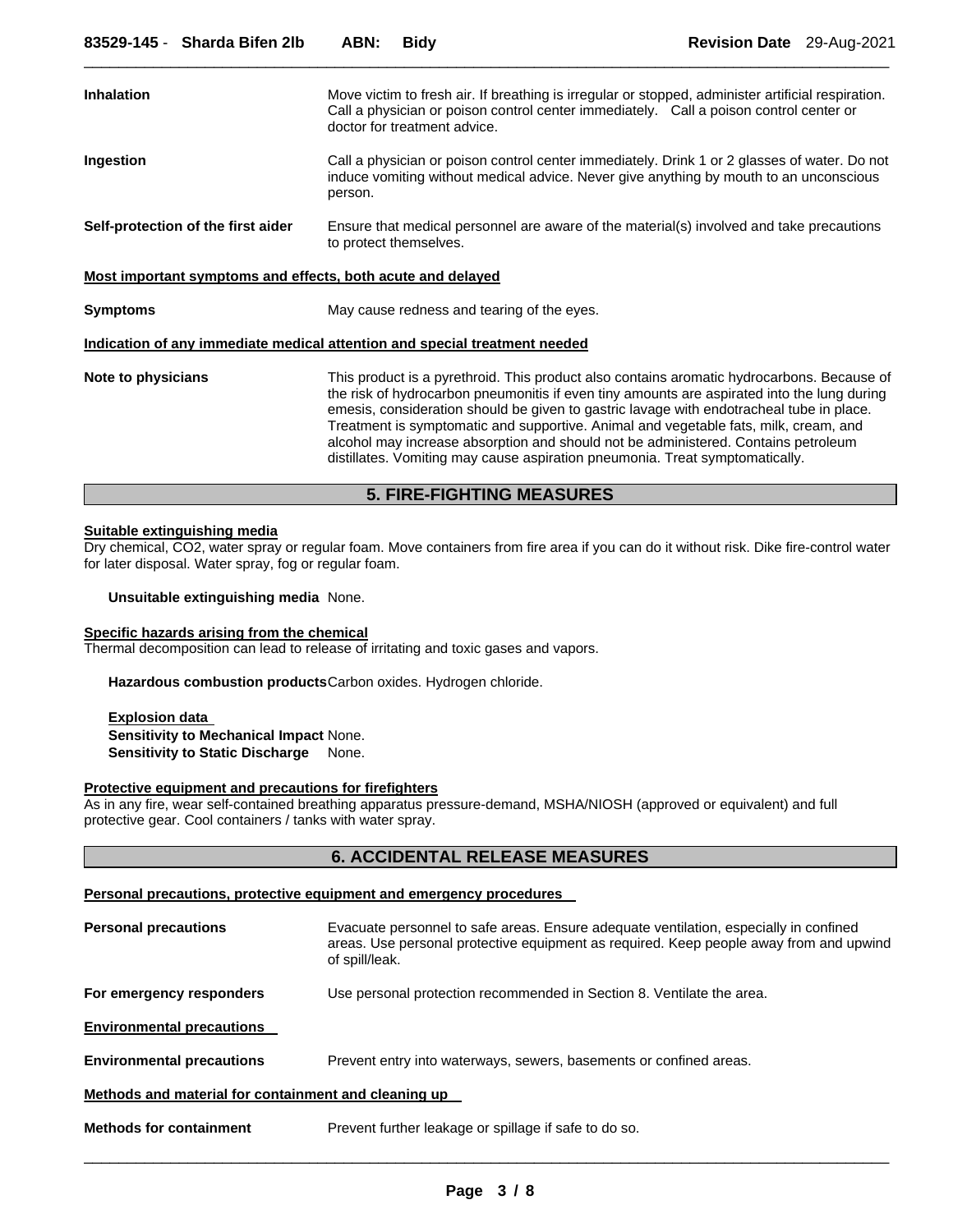| Methods for cleaning up                                      | Cover liquid spill with sand, earth or other non-combustible absorbent material. Sweep up<br>and shovel into suitable containers for disposal.                                                                                               |  |
|--------------------------------------------------------------|----------------------------------------------------------------------------------------------------------------------------------------------------------------------------------------------------------------------------------------------|--|
|                                                              | <b>7. HANDLING AND STORAGE</b>                                                                                                                                                                                                               |  |
| <b>Precautions for safe handling</b>                         |                                                                                                                                                                                                                                              |  |
| Advice on safe handling                                      | Use personal protective equipment as required. Wash contaminated clothing before reuse.<br>Do not eat, drink or smoke when using this product. Do not breathe<br>dust/fume/gas/mist/vapors/spray. Avoid contact with skin, eyes or clothing. |  |
| Conditions for safe storage, including any incompatibilities |                                                                                                                                                                                                                                              |  |
| <b>Storage Conditions</b>                                    | Keep container tightly closed in a dry and well-ventilated place. Keep out of the reach of<br>children. Keep away from food, drink and animal feeding stuffs. Keep in properly labeled<br>containers.                                        |  |
| Packaging materials                                          | Do not reuse container.                                                                                                                                                                                                                      |  |
| Incompatible materials                                       | Strong oxidizing agents.                                                                                                                                                                                                                     |  |

# **8. EXPOSURE CONTROLS/PERSONAL PROTECTION**

## **Control parameters**

## **Exposure Guidelines** .

| <b>Chemical Name</b> | <b>ACGIH TLV</b>                            | <b>OSHA PEL</b>                            | <b>NIOSH IDLH</b> |
|----------------------|---------------------------------------------|--------------------------------------------|-------------------|
| Other ingredients    | TWA - 200 mg/m <sup>3</sup> (non-aerosol as | TWA - 400 mg/m <sup>3</sup> (hydrocarbons, |                   |
|                      | total hydrocarbon)                          | unspecified)                               |                   |

*NIOSH IDLH Immediately Dangerous to Life or Health* 

# **Appropriate engineering controls**

| <b>Engineering Controls</b>           | Ensure adequate ventilation, especially in confined areas. And. Showers. Eyewash<br>stations. Ventilation systems.                                                                                                                                                                                                                                                                             |  |
|---------------------------------------|------------------------------------------------------------------------------------------------------------------------------------------------------------------------------------------------------------------------------------------------------------------------------------------------------------------------------------------------------------------------------------------------|--|
|                                       | Individual protection measures, such as personal protective equipment                                                                                                                                                                                                                                                                                                                          |  |
| <b>Eye/face protection</b>            | Wear safety glasses with side shields (or goggles).                                                                                                                                                                                                                                                                                                                                            |  |
| Skin and body protection              | Wear suitable protective clothing. Wear protective butyl rubber gloves. Protective shoes or<br>boots.                                                                                                                                                                                                                                                                                          |  |
| <b>Respiratory protection</b>         | Ensure adequate ventilation, especially in confined areas. If exposure limits are exceeded<br>or irritation is experienced, NIOSH/MSHA approved respiratory protection should be worn.<br>Positive-pressure supplied air respirators may be required for high airborne contaminant<br>concentrations. Respiratory protection must be provided in accordance with current local<br>regulations. |  |
| <b>General Hygiene Considerations</b> | When using do not eat, drink or smoke. Regular cleaning of equipment, work area and<br>clothing is recommended. Avoid contact with skin, eyes or clothing. Wash hands thoroughly<br>after handling. Keep away from food, drink and animal feeding stuffs. Wash contaminated<br>clothing before reuse.                                                                                          |  |

# **9. PHYSICAL AND CHEMICAL PROPERTIES**

# **Information on basic physical and chemical properties**

| <b>Physical state</b> | liquid       |                |           |
|-----------------------|--------------|----------------|-----------|
| Appearance            | clear liquid | Odor           | Aromatic  |
| Color                 | dark amber   | Odor threshold | No inform |

**Color threshold No information available Odor threshold** No information available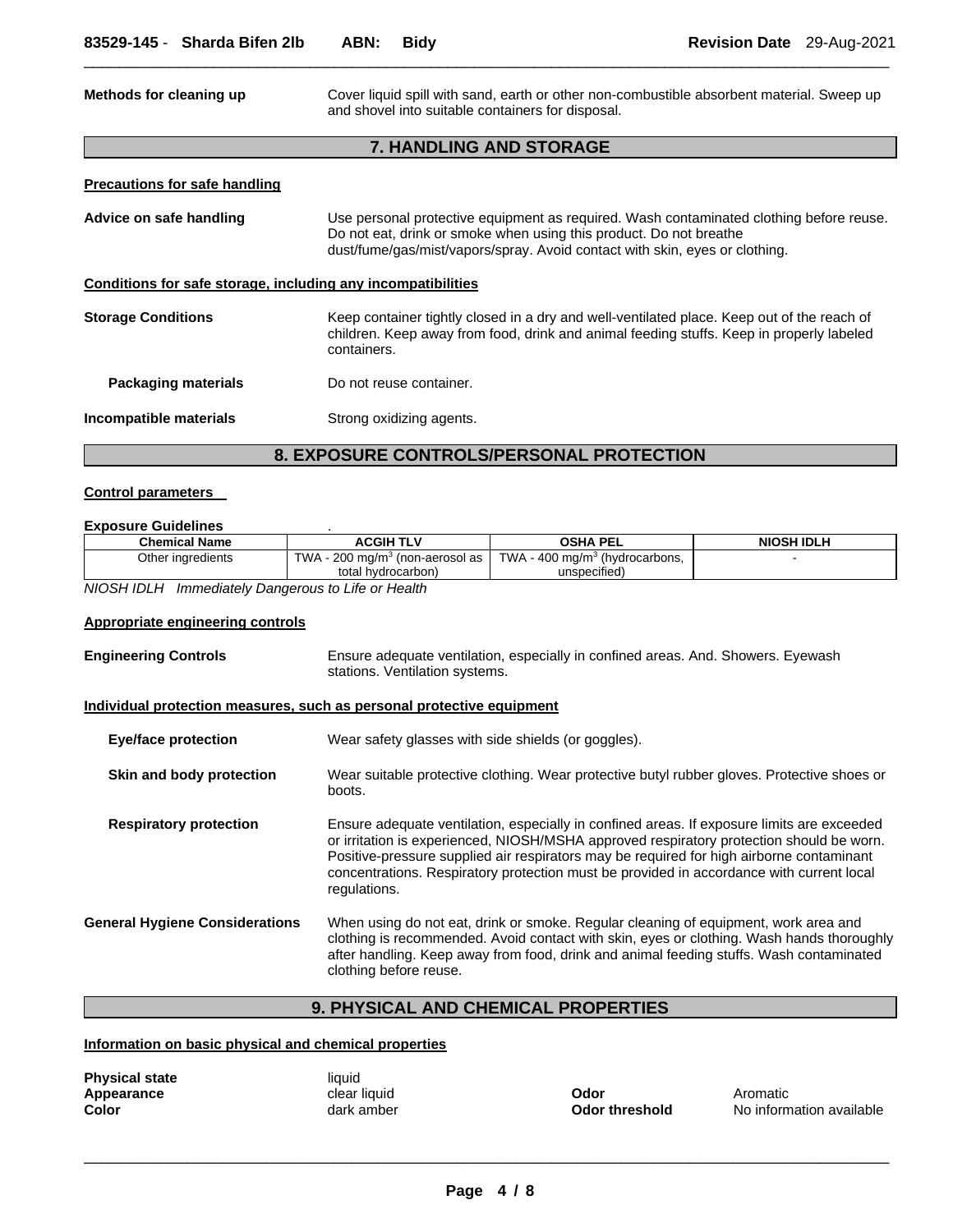| <b>Property</b><br>рH<br>Melting point / freezing point<br>Boiling point / boiling range<br><b>Flash point</b>                                                                                                                                                                                                                                       | Values<br>5.55<br>No information available<br>No information available<br>75 °C / 167 °F                                                                                                                                                                                      | Remarks • Method<br>solution $(1%)$<br>Seta Closed Cup |
|------------------------------------------------------------------------------------------------------------------------------------------------------------------------------------------------------------------------------------------------------------------------------------------------------------------------------------------------------|-------------------------------------------------------------------------------------------------------------------------------------------------------------------------------------------------------------------------------------------------------------------------------|--------------------------------------------------------|
| <b>Evaporation rate</b><br><b>Flammability (solid, gas)</b><br><b>Flammability Limit in Air</b>                                                                                                                                                                                                                                                      | No information available<br>No information available                                                                                                                                                                                                                          |                                                        |
| <b>Upper flammability limit:</b><br>Lower flammability limit:                                                                                                                                                                                                                                                                                        | No information available<br>No information available                                                                                                                                                                                                                          |                                                        |
| Vapor pressure<br>Vapor density<br><b>Relative density</b><br><b>Water solubility</b><br>Solubility in other solvents<br><b>Partition coefficient</b><br><b>Autoignition temperature</b><br><b>Decomposition temperature</b><br><b>Kinematic viscosity</b><br><b>Dynamic viscosity</b><br><b>Explosive properties</b><br><b>Oxidizing properties</b> | $\sim$ 0.5 mmHq<br>No information available<br>$0.968$ g/mL<br>Emulsifies<br>No information available<br>No information available<br>No information available<br>No information available<br>$< 20.5$ mm2/s<br>No information available<br>Not an explosive<br>Not applicable | @ 25 °C<br>@ 40 °C                                     |
| <b>Other Information</b><br><b>Softening point</b><br><b>Molecular weight</b><br><b>VOC Content (%)</b><br><b>Density</b><br><b>Bulk density</b>                                                                                                                                                                                                     | No information available<br>No information available<br>No information available<br>No information available<br>No information available                                                                                                                                      |                                                        |

# **10. STABILITY AND REACTIVITY**

 $\Box$ 

**Reactivity**  No data available **Chemical stability** Stable under recommended storage conditions. **Possibility of Hazardous Reactions** None under normal processing. **Conditions to avoid** Elevated Temperature. Storage near to reactive materials. **Incompatible materials** Strong oxidizing agents. **Hazardous Decomposition Products** Thermal decomposition can lead to release of irritating and toxic gases and vapors. Carbon oxides. Hydrogen chloride.

# **11. TOXICOLOGICAL INFORMATION**

#### **Information on likely routes of exposure Product Information**

| <b>Inhalation</b>   | Aspiration into lungs can produce severe lung damage. Harmful by inhalation.                              |
|---------------------|-----------------------------------------------------------------------------------------------------------|
| Eye contact         | Irritating to eyes.                                                                                       |
| <b>Skin contact</b> | Based on available data, the classification criteria are not met. May be harmful in contact<br>with skin. |
| Ingestion           | Potential for aspiration if swallowed. Harmful if swallowed.                                              |

| <b>Chemical Name</b>            | Oral LD50               | Dermal LD50                             | <b>Inhalation LC50</b>                 |
|---------------------------------|-------------------------|-----------------------------------------|----------------------------------------|
| Other ingredients               | Rat<br>> 5000 mg/kg     | Rabbit<br>> 2 mL/kg                     | Rat ) 4 h<br>$>$ 590 ma/m <sup>3</sup> |
| <b>Bifenthrin</b><br>82657-04-3 | (Rat)<br>$= 54.5$ mg/kg | (Rat) > 2 g/kg<br>= 790 mg/kg<br>Rabbit | 「Rat)4 h<br>$= 1010$ ma/m <sup>3</sup> |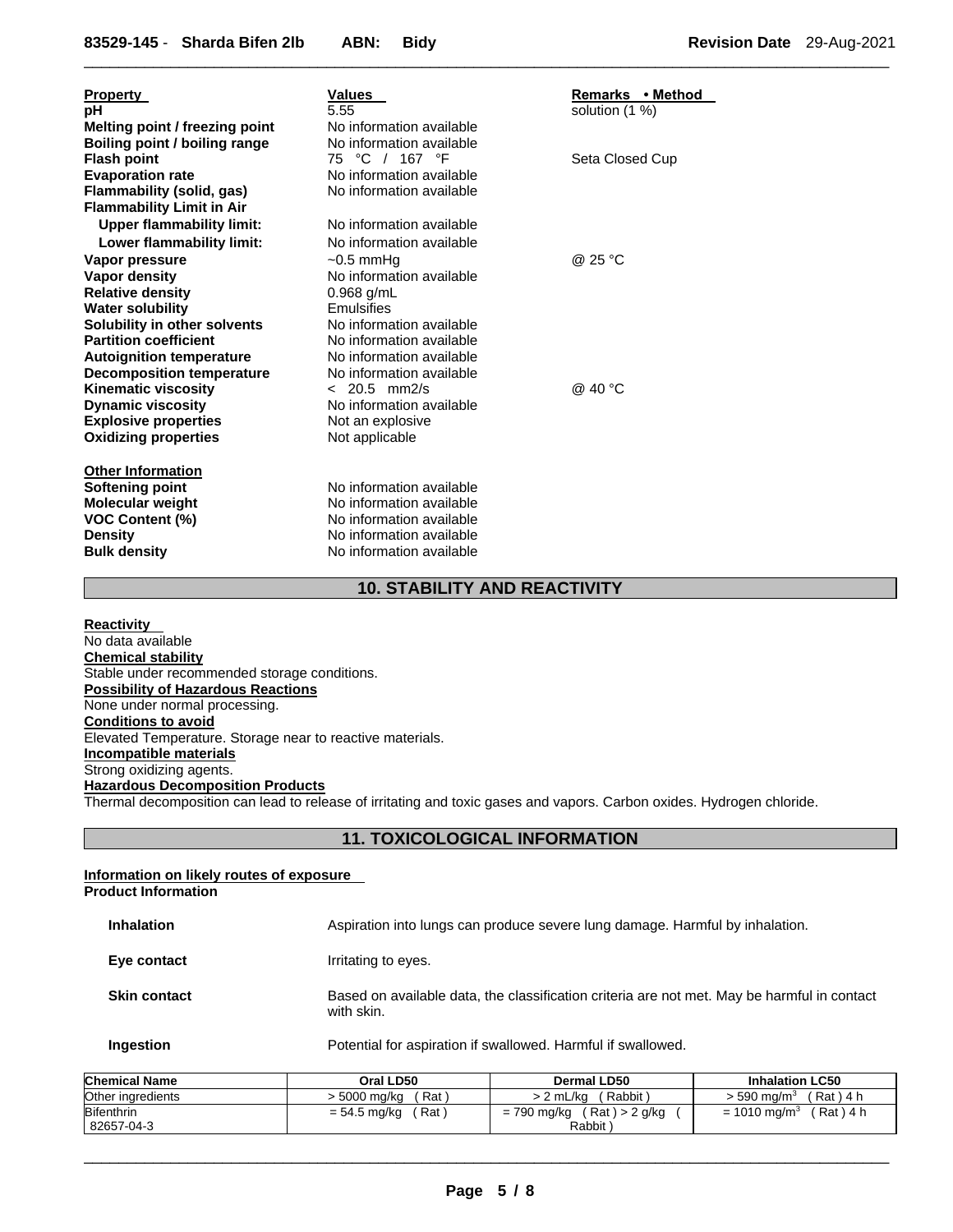| Information on toxicological effects                                           |                                                                                            |  |  |  |  |
|--------------------------------------------------------------------------------|--------------------------------------------------------------------------------------------|--|--|--|--|
| <b>Symptoms</b>                                                                | May cause redness and tearing of the eyes.                                                 |  |  |  |  |
|                                                                                |                                                                                            |  |  |  |  |
|                                                                                | Delayed and immediate effects as well as chronic effects from short and long-term exposure |  |  |  |  |
| <b>Sensitization</b>                                                           | Based on available data, the classification criteria are not met.                          |  |  |  |  |
| <b>Germ cell mutagenicity</b>                                                  | Based on available data, the classification criteria are not met.                          |  |  |  |  |
| Carcinogenicity                                                                | Based on available data, the classification criteria are not met.                          |  |  |  |  |
| <b>Reproductive toxicity</b>                                                   | Based on available data, the classification criteria are not met.                          |  |  |  |  |
| <b>STOT - single exposure</b>                                                  | Based on available data, the classification criteria are not met.                          |  |  |  |  |
| <b>STOT - repeated exposure</b>                                                | Causes damage to organs through prolonged or repeated exposure.                            |  |  |  |  |
| <b>Aspiration hazard</b>                                                       | Risk of serious damage to the lungs (by aspiration). May be fatal if swallowed and enters  |  |  |  |  |
|                                                                                | airways.                                                                                   |  |  |  |  |
|                                                                                |                                                                                            |  |  |  |  |
| Numerical measures of toxicity - Product Information                           |                                                                                            |  |  |  |  |
| The following values are calculated based on chapter 3.1 of the GHS document . |                                                                                            |  |  |  |  |
| ATEmix (oral)                                                                  | $>300 - 2000$ mg/kg                                                                        |  |  |  |  |
| <b>ATEmix (dermal)</b>                                                         | $>2,664$ mg/kg                                                                             |  |  |  |  |
| ATEmix (inhalation-dust/mist)                                                  | $>2.00$ mg/l                                                                               |  |  |  |  |

# **12. ECOLOGICAL INFORMATION**

#### **Ecotoxicity**

Very toxic to aquatic life with long lasting effects

This pesticide is extremely toxic to fish and aquatic invertebrates. Do not apply when weather conditions favor drift from treated areas. Care must be used when spraying to avoid fish and reptile pets in/around ornamental ponds. This pesticide is highly toxic to bees exposed to direct treatment or residues on blooming crops or weeds. Do not apply Sharda Bifen 2lb or allow it to drift to crops or weeds on which bees are actively foraging. Additional information may be obtained from your Cooperative Extension Service.

| <b>Chemical Name</b> | Algae/aquatic plants           | <b>Fish</b>                       | <b>Crustacea</b>                |
|----------------------|--------------------------------|-----------------------------------|---------------------------------|
| Other ingredients    | 2.5: 72 h Skeletonema costatum | 19: 96 h Pimephales promelas mg/L | 0.95: 48 h Daphnia magna mg/L   |
|                      | mg/L EC50                      | LC50 static 41: 96 h Pimephales   | EC <sub>50</sub>                |
|                      |                                | promelas mg/L LC50 45: 96 h       |                                 |
|                      |                                | Pimephales promelas mg/L LC50     |                                 |
|                      |                                | flow-through 2.34: 96 h           |                                 |
|                      |                                | Oncorhynchus mykiss mg/L LC50     |                                 |
|                      |                                | 1740: 96 h Lepomis macrochirus    |                                 |
|                      |                                | mg/L LC50 static                  |                                 |
| <b>Bifenthrin</b>    |                                | 0.0003 - 0.00038: 96 h Lepomis    | 0.00135 - 0.00195: 48 h Daphnia |
| 82657-04-3           |                                | macrochirus mg/L LC50 flow-       | magna mg/L EC50 Static          |
|                      |                                | through 0.0001 - 0.00019: 96 h    |                                 |
|                      |                                | Oncorhynchus mykiss mg/L LC50     |                                 |
|                      |                                | flow-through                      |                                 |

#### **Persistence and degradability**

Not readily biodegradable.

#### **Bioaccumulation**

Bioaccumulative potential.

| - -<br>Name<br>Chemical | $- -$<br>coefficient<br>rtitior<br>י ה<br>ан |
|-------------------------|----------------------------------------------|
| Other<br>∵inaredients   | ົ<br>. .<br><u> </u><br>.                    |

#### **Other adverse effects**

This mixture contains no substance considered to be persistent, bioaccumulating nor toxic (PBT)

# **13. DISPOSAL CONSIDERATIONS**

# **Waste treatment methods**

**Disposal of wastes** Pesticide wastes may be acutely hazardous. Improper disposal is a violation of federal law. Disposal should be in accordance with applicable regional, national and local laws and regulations. Contact your State Pesticide or Environmental Control Agency, or the Hazardous Waste Representative at the nearest EPA Regional Office for guidance on proper disposal of waste product.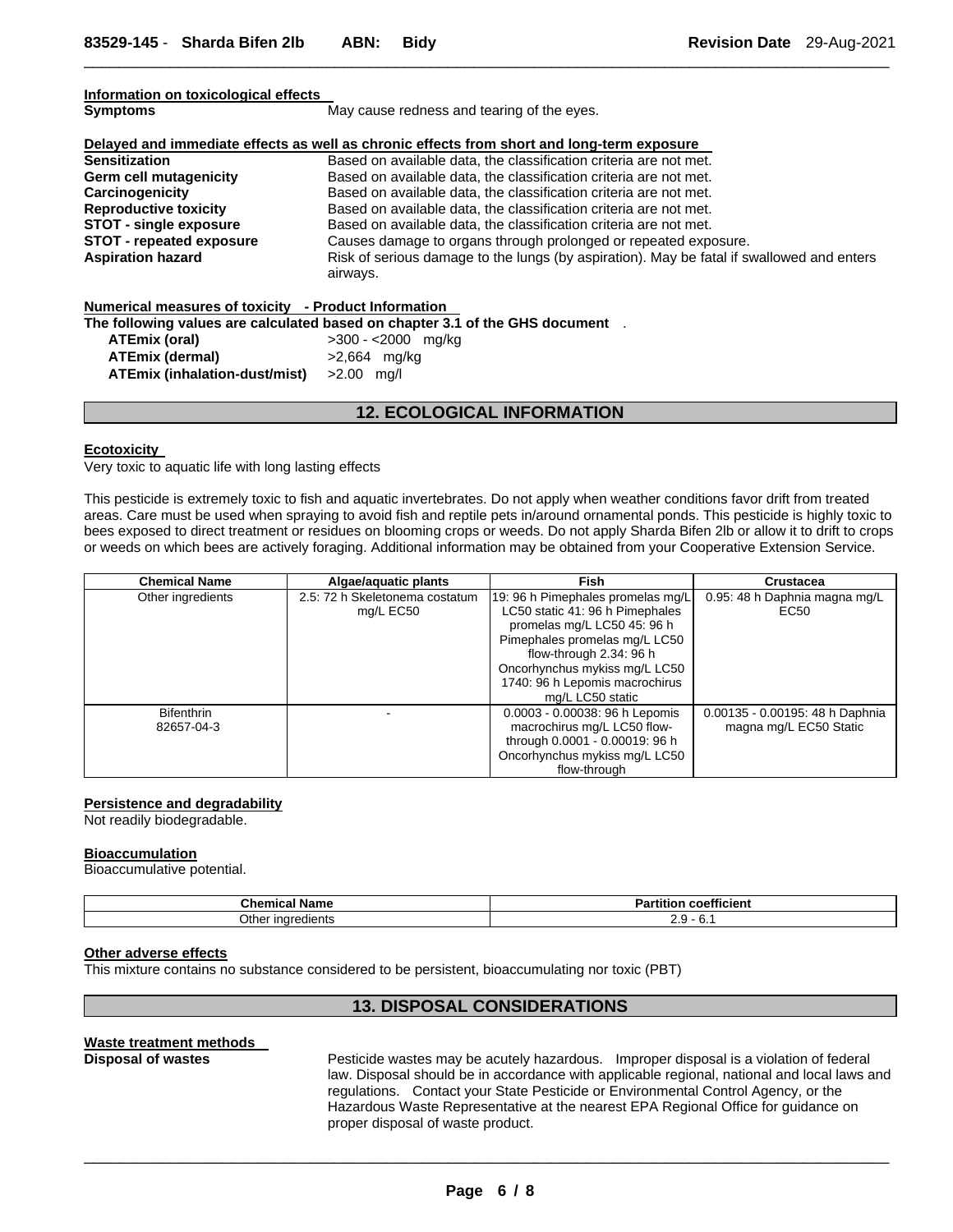| <b>Contaminated packaging</b>                                                                                                                                                                                                                                                                                                       | Disposal should be in accordance with applicable regional, national and local laws and<br>regulations. Consult product label for additional information. Do not reuse container.                                                                                                                                                                                                          |  |  |  |  |  |
|-------------------------------------------------------------------------------------------------------------------------------------------------------------------------------------------------------------------------------------------------------------------------------------------------------------------------------------|-------------------------------------------------------------------------------------------------------------------------------------------------------------------------------------------------------------------------------------------------------------------------------------------------------------------------------------------------------------------------------------------|--|--|--|--|--|
|                                                                                                                                                                                                                                                                                                                                     | <b>14. TRANSPORT INFORMATION</b>                                                                                                                                                                                                                                                                                                                                                          |  |  |  |  |  |
| <b>DOT</b>                                                                                                                                                                                                                                                                                                                          | Not regulated                                                                                                                                                                                                                                                                                                                                                                             |  |  |  |  |  |
|                                                                                                                                                                                                                                                                                                                                     | IF SHIPPED IN BULK (at NON-elevated temperatures) - NA1993; Combustible Liquid, NOS<br>(Petroleum Distillates); Combustible Liquid; III                                                                                                                                                                                                                                                   |  |  |  |  |  |
| <u>TDG </u>                                                                                                                                                                                                                                                                                                                         | Not regulated                                                                                                                                                                                                                                                                                                                                                                             |  |  |  |  |  |
| <b>IATA</b><br>UN/ID no<br>Proper shipping name<br><b>Hazard Class</b><br><b>Packing Group</b><br><b>ERG Code</b><br><b>Special Provisions</b><br><b>Description</b><br><b>IMDG</b><br>UN/ID no<br>Proper shipping name<br><b>Hazard Class</b><br><b>Packing Group</b><br>EmS-No<br><b>Special Provisions</b><br><b>Description</b> | <b>UN3082</b><br>Environmentally hazardous substance, liquid, n.o.s.<br>9<br>Ш<br>9L<br>A97, A158, A197<br>UN3082, Environmentally hazardous substance, liquid, n.o.s. (Bifenthrin), 9, III<br><b>UN3082</b><br>Environmentally hazardous substance, liquid, n.o.s.<br>9<br>Ш<br>F-A, S-F<br>274, 335<br>UN3082, Environmentally hazardous substance, liquid, n.o.s. (Bifenthrin), 9, III |  |  |  |  |  |
|                                                                                                                                                                                                                                                                                                                                     | <b>15. REGULATORY INFORMATION</b>                                                                                                                                                                                                                                                                                                                                                         |  |  |  |  |  |
| <b>International Inventories</b><br><b>TSCA</b><br><b>DSL/NDSL</b><br><b>EINECS/ELINCS</b><br><b>IECSC</b><br><b>KECL</b><br><b>PICCS</b><br><b>AICS</b><br>Legend:                                                                                                                                                                 | Complies<br>Complies<br>Complies<br>Complies<br>Complies<br>Complies<br>Complies                                                                                                                                                                                                                                                                                                          |  |  |  |  |  |
| TSCA - United States Toxic Substances Control Act Section 8(b) Inventory<br><b>DSL/NDSL - Canadian Domestic Substances List/Non-Domestic Substances List</b><br><b>ENCS</b> - Japan Existing and New Chemical Substances<br><b>IECSC</b> - China Inventory of Existing Chemical Substances                                          | <b>EINECS/ELINCS</b> - European Inventory of Existing Chemical Substances/European List of Notified Chemical Substances                                                                                                                                                                                                                                                                   |  |  |  |  |  |

**KECL** - Korean Existing and Evaluated Chemical Substances

**PICCS** - Philippines Inventory of Chemicals and Chemical Substances

**AICS** - Australian Inventory of Chemical Substances

# **US Federal Regulations**

# **SARA 313**

Section 313 of Title III of the Superfund Amendments and Reauthorization Act of 1986 (SARA). This product contains a chemical or chemicals which are subject to the reporting requirements of the Act and Title 40 of the Code of Federal Regulations, Part 372

| Chemical<br>Name                   | SARA<br>242<br>` Values %<br><b>Threshold</b><br>. ت |  |
|------------------------------------|------------------------------------------------------|--|
| <b>Bifen</b><br>82657-04-<br>:hrın | ں. ا                                                 |  |
|                                    |                                                      |  |

# **SARA 311/312 Hazard Categories**

| Acute health hazard               | Yes. |
|-----------------------------------|------|
| <b>Chronic Health Hazard</b>      | Yes. |
| <b>Fire hazard</b>                | Yes  |
| Sudden release of pressure hazard | Nο   |
| <b>Reactive Hazard</b>            | N∩   |